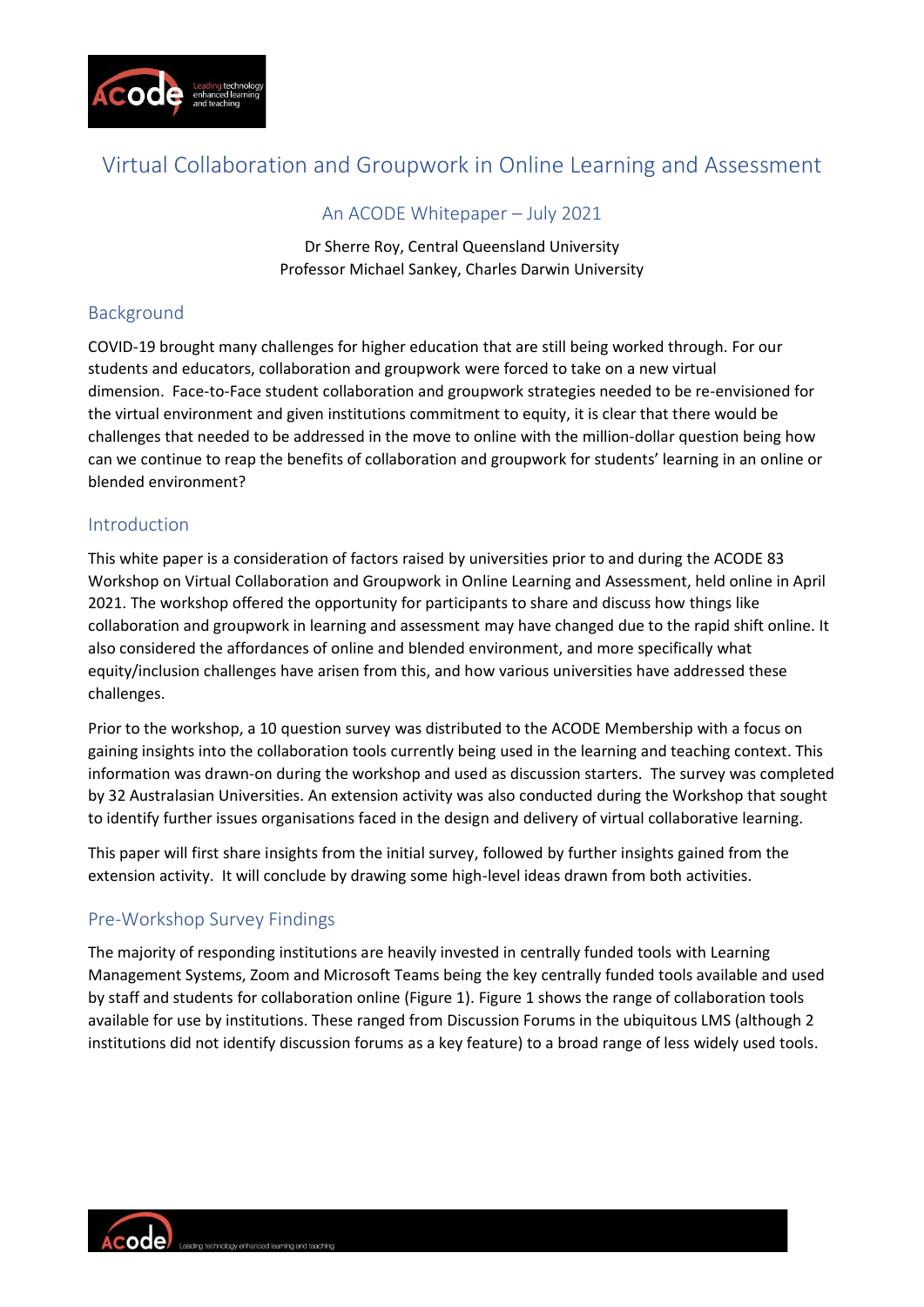

## The centrally funded tool/s used for staff and student collaboration online



When asked, institutions identified that the most widely used of these tools was the LMS Tools/Discussion and Zoom (Figure 2). Comparatively, despite institutions providing central funded tools, not all teaching staff make use of the tools available. For example 30 institution (Figure 1) indicated they provide LMS Discussion Forums, but only 19 of these institutions (Figure 2) indicated that the LMS discussion tool was widely used. A similar patter is seen for Zoom.





## Tools That Could be Better Utilised

Of the tools listed, a high proportion of respondents, when asked which tools could be better utilised, identified the potential of Microsoft Teams for collaboration, highlighting the following:

- The potential levels of flexibility and sophistication, but there is so much in it we are only just scratch the surface.
- Some are particularly interested in Teams because this is what they expect their students will use in the business world.

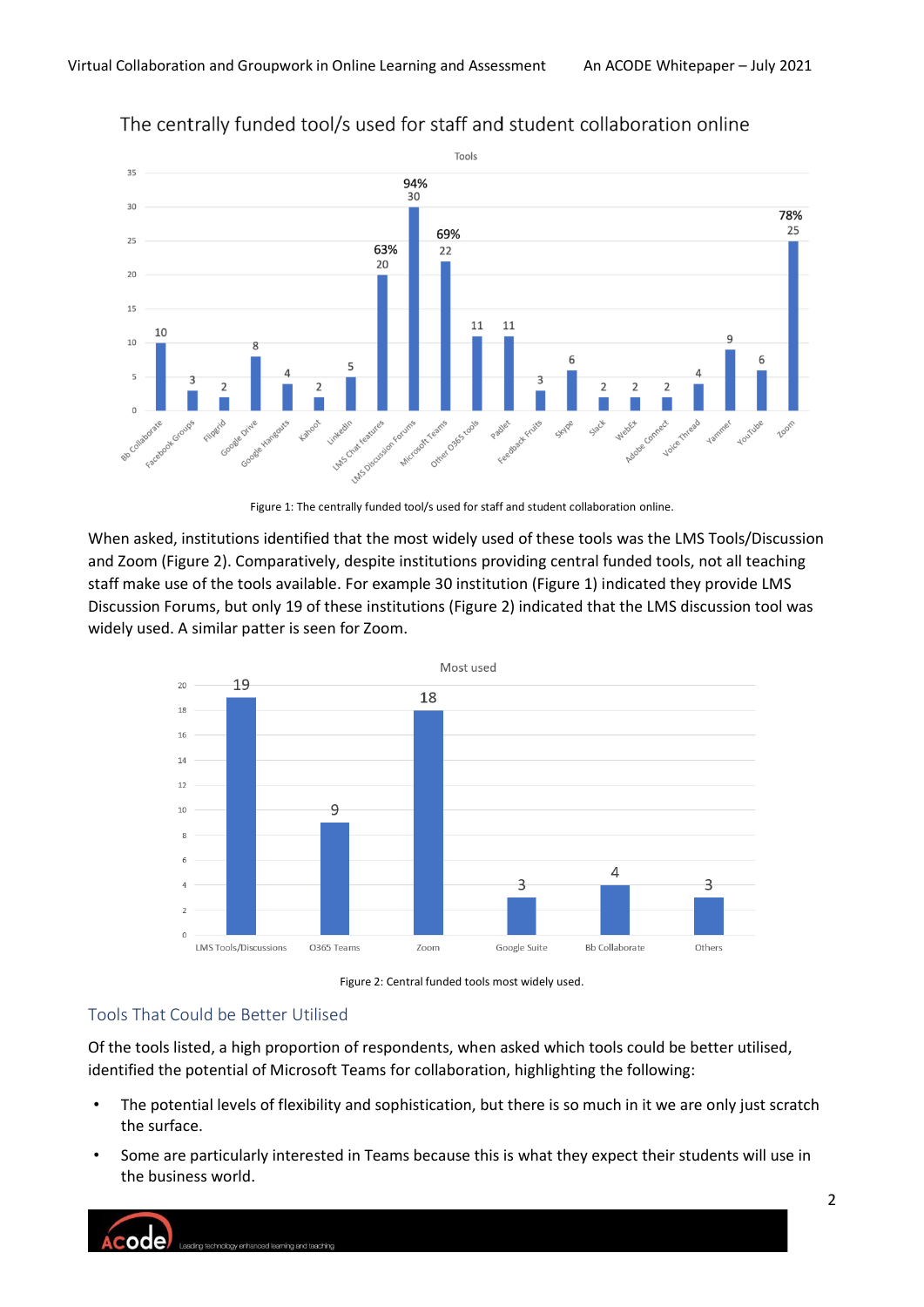- The integrated nature of Teams and its capacity as a collaboration platform, including Stream, document sharing, online meetings, and other features, providing both document-centric and "conversation-centric" collaboration capabilities.
- Some noted the advantage of persistent chat, video calls, screen sharing, breakout rooms, user tagging, files storage, assignment scheduling and integration with other MS O365 applications e.g. One Note, FlipGrid, Whiteboard, et al.
- Three institutions noted that Teams is growing in popularity and will continue to grow.

#### Technical Challenges

Despite the potential advantages of Teams, respondents also highlighted the technical challenges their institutions were facing in implementing Teams:

- Issues of dual tenancy were raised that make it harder to integrate students' data into 'Class' teams.
- It is in the early stages of rolling out at the institution and there are still a number of technical issues with making it available in the way we want for the purpose of learning and teaching.
- For some it's available but not being used much yet, while some are still evaluating it as a possible virtual classroom solution for the whole university.
- One person mentioned the non-persistent nature of some tools (whiteboard etc.) that require groups to prepare documents to share, leading to the loss of work if if one forgets to save.
- If Teams was properly supported for, teaching, development, misc meetings etc., all would be using same tool which would lessen the support load across the uni and potentially efficiency would increase,

#### Main Business Drivers

The main business drivers for the combination of virtual collaboration and teamwork tools relate to prior investment in and the integration of those systems used by students and staff. Other drivers were pedagogical in nature concentrating on learning and teaching and graduates being job ready. For example:

- LMS integrations were seen as really important.
- Existing availability in the LMS and existing partnerships with Microsoft for enterprise-wide productivity software that are centrally supported.
- Teams was highlighted due to all Staff and Students having access to Office 365 and Zoom and because they are reliable.
- Every unit of study has an LMS course, so by default discussion boards become a place for study.
- Finances and a disinclination to embrace additional or alternative tools at this time.
- Emergency remote teaching and cost savings, as many already have the O365 tools and LMS
- 21st Century skills as part of the core graduate learning outcomes, to ensure our students are jobready. Moving away from boutique tools to more professional tools.
- A TEL strategy and set of standards for digital learning that ensures resources, activities, assessment, support, and technologies are current, relevant, purposeful, and supported.
- The focus on active, collaborative and authentic learning, teaching and assessment

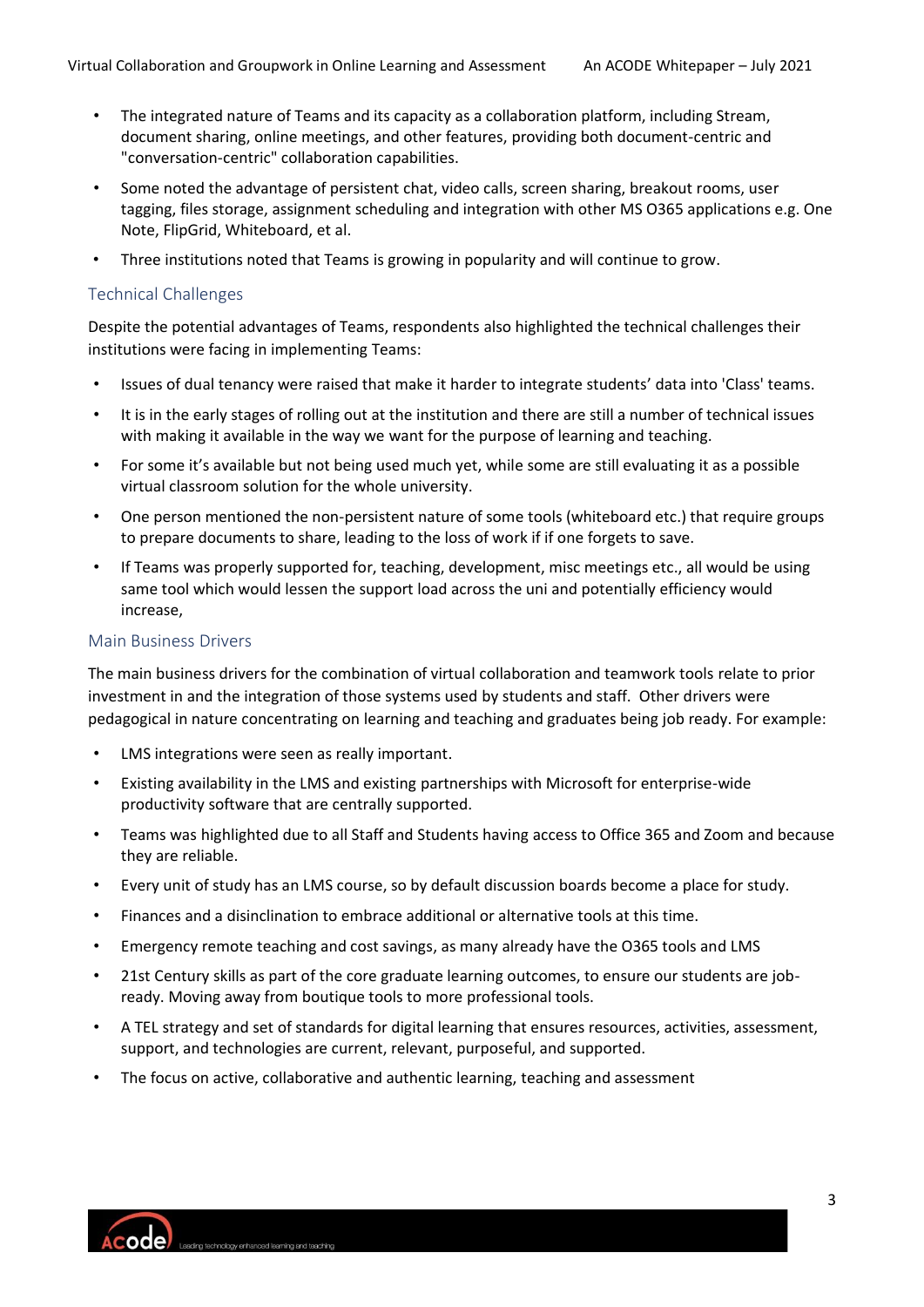#### Primary Tools Used for Assessment

When asked about tools used for assessment, the trend for the use centrally funded systems was consistent with LMS Features, Zoom and Teams topping the list. Of course, new players in this field, tools like Teams and Feedback Fruit, have only appeared in the L&T market over recent years.

- LMS Features x29 (91%)
- Zoom for oral presentations and monitoring x6 (19%)
- Teams  $x4(13%)$
- Bb Collaborate x3
- FeedbackFruits x2
- Other single responses including, Cadmus, Perusall, Mural and Google

#### Student Equity Issues

Given the rapid move online and institutional requirements to support student equity, the survey asked how institutions assessed collaboration/assessment tools for digital equity purposes? The respondents indicated that assessment strategies ranged from 'poorly and ad-hock' (6 responses) to active compliance with WCAG standards (4 responses), the use of the ASCILITE TELAS Framework and/or compliance with other country laws and standards was seen in 3 responses.

Five respondents (16%) explicitly mentioned that technology committees took an active interest, with input from accessibility/disability groups, who consider aspects such as bandwidth and internet availability. In another three cases LMS tools needed to be deemed accessible. This meant actively working with vendors, testing etc., and using tools like Bb ALLY to provide alternatives formats.

Other interesting elements mentioned by multiple institutions included: The testing for visual and auditory accessibility; Testing of bandwidth and computer system requirements; Small group pilots with a number of processes, checklists and partnership with other business areas to assess suitability; Regular review mechanisms, guided by policy and procedures; Evaluations when considering new tools, including specific questions in the procurement process; Considering closed captions and transcription options; Bandwidth was also considered for those who have internet issues; and the potential the usability features in MS Teams provide in this space.

#### Other Equity Considerations

In considering other equity factors, beyond access, when one plans for technology integration, it was pleasing to see that six institutions (19%) explicitly mentioned that they did consult with Access, Wellbeing and Equity colleagues, Disability Services and student representatives for requirement gathering and evaluation process. Five institutions also actively conducted academic PD in the context of student diversity, including through teaching Universal Design for Learning (UDL), multiple representations of concepts, celebrating cultural/social/gender diversity in teaching contexts, understanding students' needs/backgrounds, negotiated curricula and assessment. Another three institutions explicitly referred to Digital Literacy assistance and good orientation for students along with PD being available for teaching staff. Having said that, it was highlighted that there seemed to be an expectation that students have their own suitable device to access systems.

It was noted by four institutions that this was done on a rather ad hoc basis - depending on the tools and the context, but that it is becoming a more prominent as more centrally governed technology were being adopted. Interestingly, it was observed by four institutions that selecting more mainstream and easier to

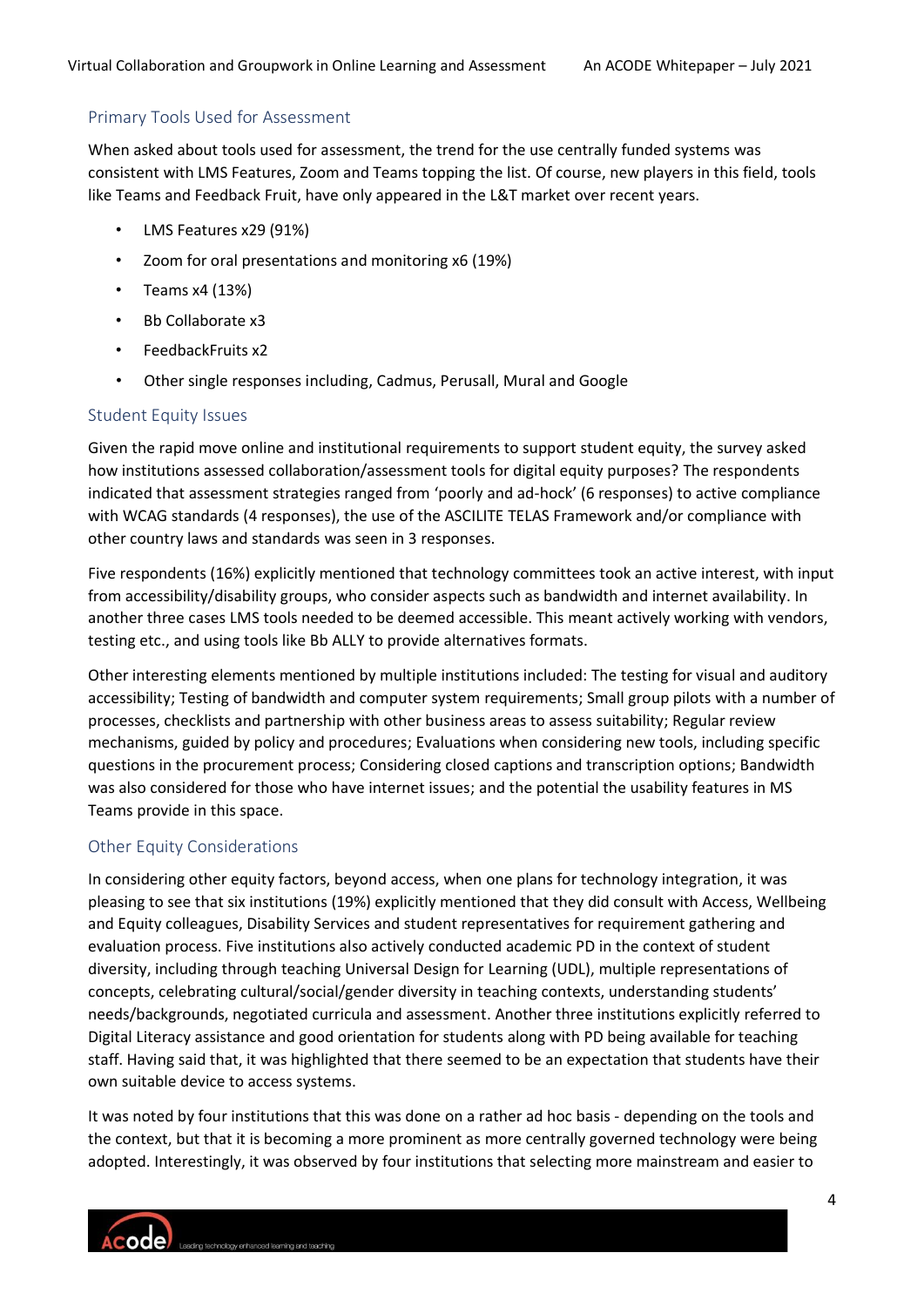use tools assists with supporting students who have a disability because options are included in technology packages for accessibility during implementation. Two institutions mentioned working with Academics on their Learning Designs and encourage considering equity beyond access and inclusive digital assessment practices.

#### Support Resources for Students

The resources provided to students to help address access and the use of ICTs included fifteen (47%) institutions who identified ICT support services, technology spaces and hubs, accessibility services, counselling services, and support for personal computers and training to help students with their private devices. Supported by online portals that included resources for learning from home, university supported technologies for learning, and more, where 4 (12.5%) said that they only had limited general resources and limited central funding provided, rather just provided advice as to where students can find funding. Some Schools did pay for transcriptions.

A couple (2) highlighted the role of the Library in developing support resources (+ people) to address student issues and the availability of Student support online in they are not on campus, with digital literacy training embedded in orientation. A further two institutions stated that they had 'standard' resources, supports and services, including, but not limited to: general support and advocacy, examination adjustments, assignment extension recommendations, study skills assistance, alternative formatting, assistive technology and equipment.

Three institutions identified that they did provide elements such as transcripts of recordings, working with lecturers to make some materials available in different formats or provide these in advance. A further three identified using Bb Ally to generate alternative file formats.

Interestingly, eight (25%) institutions identified bursaries and loan schemes were available to assist with acquisition of ICTs, and devices and dongles for short term loan from the library, etc.

## ACODE 83 Workshop Extension Activity

The workshop activities explored the issues institutions faced in the design and delivery of virtual collaborative learning. 62 issues were collected (Appendix 2). Participants were asked to nominate the most pressing issue for their institution. Of the 62, 26 were identified as pressing issues. The top three were; pressure of time and managing workload (16.92%), lack of familiarity of new ways of learning and teaching online, including technology and attitudes (11%), and perception by academics that this is a conversion from face to face to online rather than creating new experiences (11%). Two of these pressing issues raise the move between face to face and online and new ways of designing and delivering curriculum alluding to the need for academics to make a paradigm shift in their thinking and teaching practice.

Adapting Muilenburg & Berge (2005) Eight Barrier factors to theme the responses, the majority of responses were congregated into three main themes; Academic skills (44.62%), Time and support (22%), and Motivation (15%).

*Academic skills* capture the perceived barriers to virtual collaboration and assessment due to a lack of academic learning and teaching skills examples being; lack of familiarity of new ways of learning and teaching online including technology and attitudes, teaching and assessing and practise teamwork skills, and aligning to learning outcomes, and lack of professional development to plan and design scaffolded experiences.

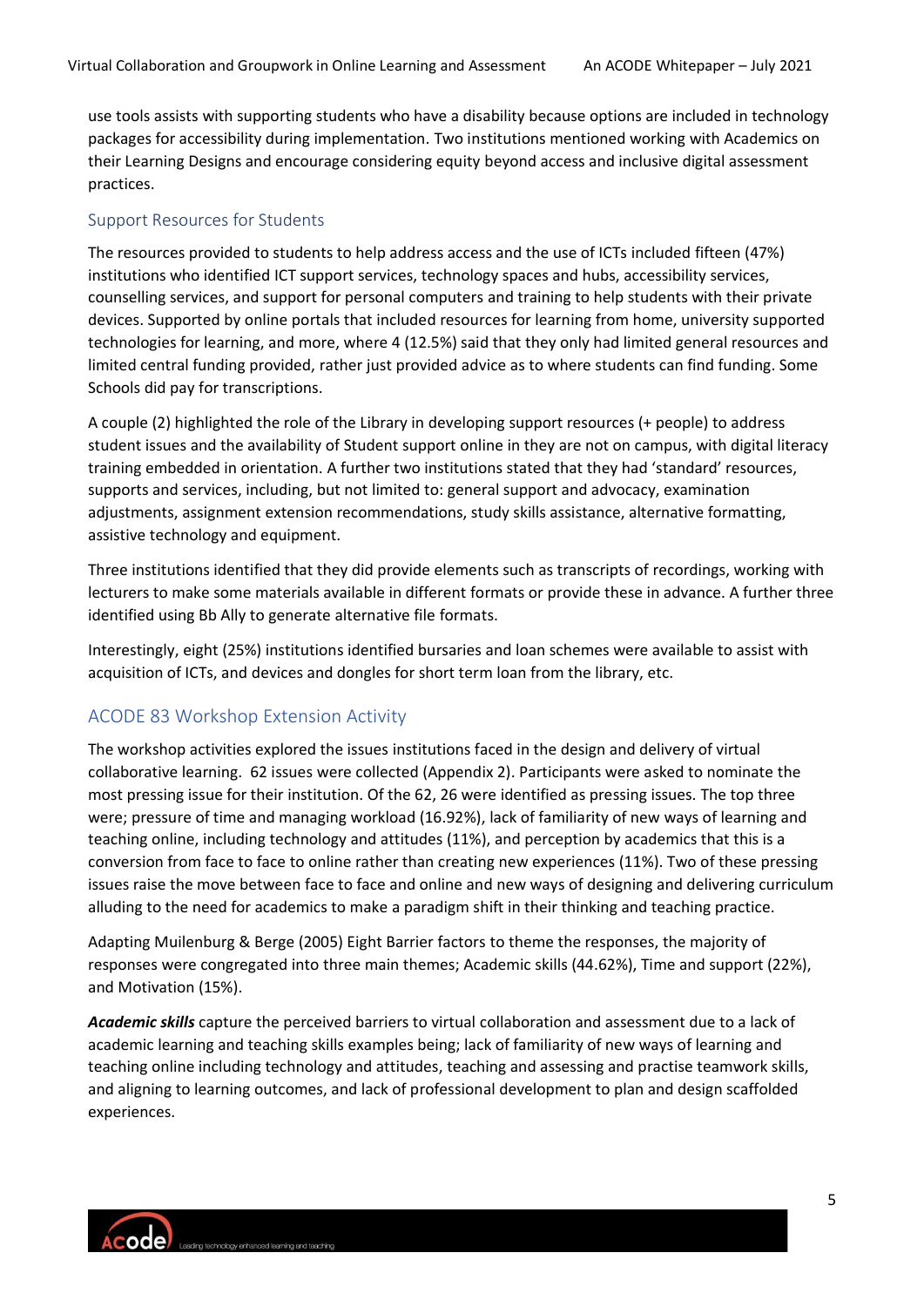*Time and support* was the next most popular theme capturing the perspective on whether a lack of time or support from people in the workplace causes barriers to ability to implement virtual collaboration and assessment. The key issue being pressure of time and managing workload.

*Motivation* relates to the perception by educators that would affect their motivation to embed virtual collaboration and assessment. The key issue in this theme being the perception by academics that this is a conversion from FTF to online rather than creating new experiences.

## Concluding Discussion

We began the whitepaper indicating that institutions would face challenges when re-envisioning collaboration and groupwork for the virtual environment. We asked the million-dollar question of how can we continue to reap the benefits of collaboration and groupwork for students' learning in an online or blended environment? The pre-workshop survey and subsequent workshop extension activity have provided a snapshot of the challenges and issues. Technologically, institutions had access to tools that would enable moving collaboration and groupwork in learning and assessment to the virtual environment. Centrally funded Learning Management Systems, Zoom, Microsoft Teams providing the core suite of tools available.

Student equity issues were identified as a major new driver to adopting certain tools that incorporated newer accessibility features, such as text to speech, automated transcript generation and student support. Within that, it was identified that practices such as applying Universal Design for Learning principles and the importance of coordinated centralised IT and Library support where fundamental to providing a complete package of support for students, along with the provision of alternate formats of learning materials.

The workshop activities, in exploring the issues institutions faced in the design and delivery of virtual collaboration and groupwork, clearly highlighted that human resources were the most challenging aspect of reaping the benefits of collaboration and groupwork in a virtual environment.

Many institutions provided additional support for staff as an emergency remote learning response to COVID-19. However, what some institutions have found is that their educators are not necessarily prepared for a more permanent paradigm shift for creating new experiences in virtual environment. Predominantly the lack of skills in and familiarity with new ways of learning and teaching online including technology and attitudes, and planning, and designing and scaffolded experiences was identified. The other key challenge for staff in relation to time and support was that some institutions were undergoing major restructures that included the loss of staff, that was placing additional workload on remaining staff.

Realising the benefits of collaboration and groupwork for students' learning in an online or blended environment will require investment in developmental opportunities for academics that help them to embrace the paradigm shift and expand their knowledge and skills for learning and teaching in the virtual space.

## References

Muilenburg, L.Y., & Berge, Z.L. (2005) Student barriers to online learning: A factor analytic study, Distance Education, 26:1, 29-48, DOI: 10.1080/01587910500081269

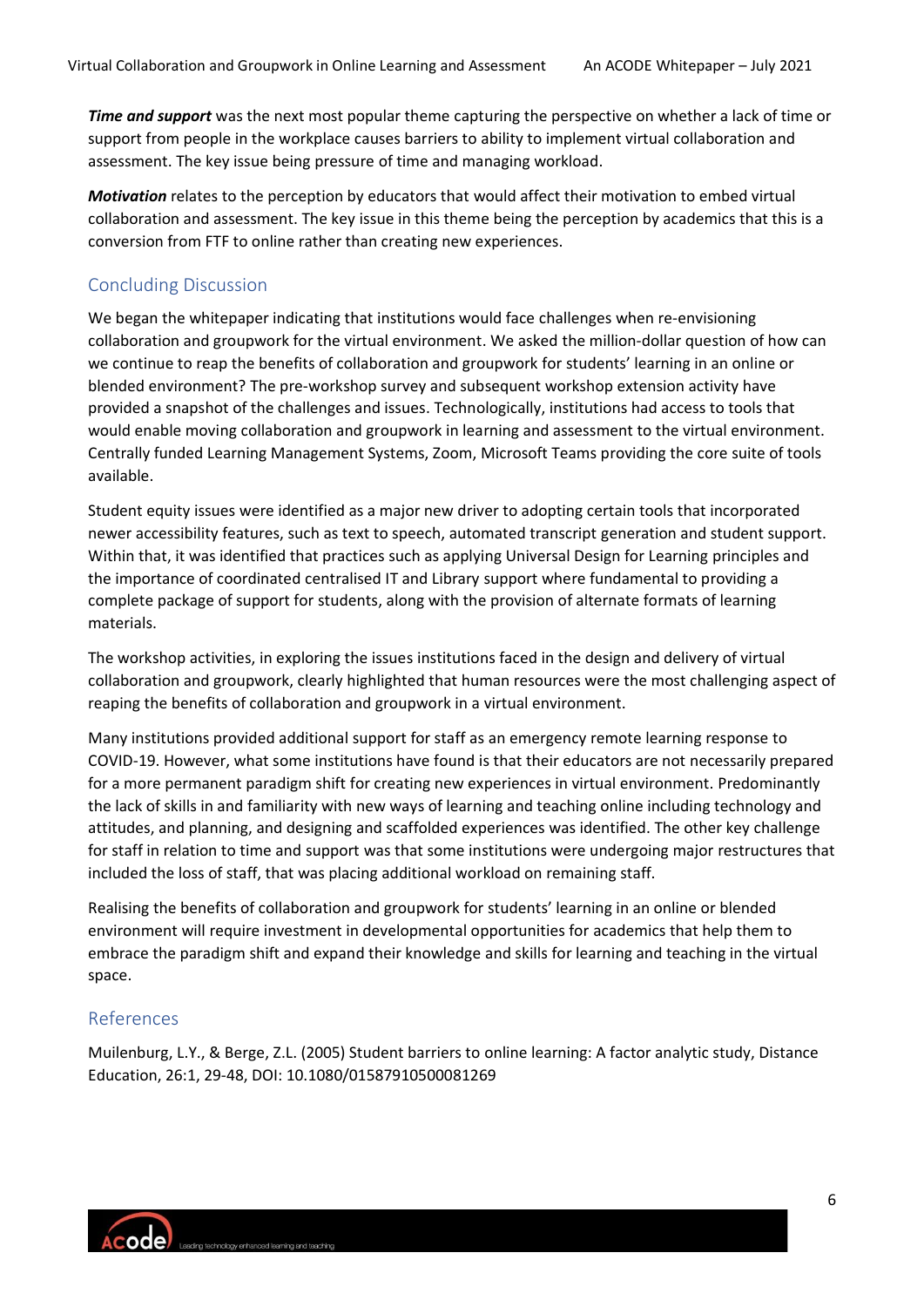

The Australasian Council on Open Distance and eLearning

Please cite: Roy, S., & Sankey. M (2021). *'Virtual Collaboration and Groupwork in Online Learning and Assessment: An ACODE Whitepaper*'. Australasian Council on Open Distance and eLearning (ACODE). Canberra. Australia. (15 July). Available from: https://www.acode.edu.au/mod/resource/view.php?id=5194

*Any queries related to this paper should, in the first instance, be addressed to the ACODE Secretariat at: secretariat@acode.edu.au*

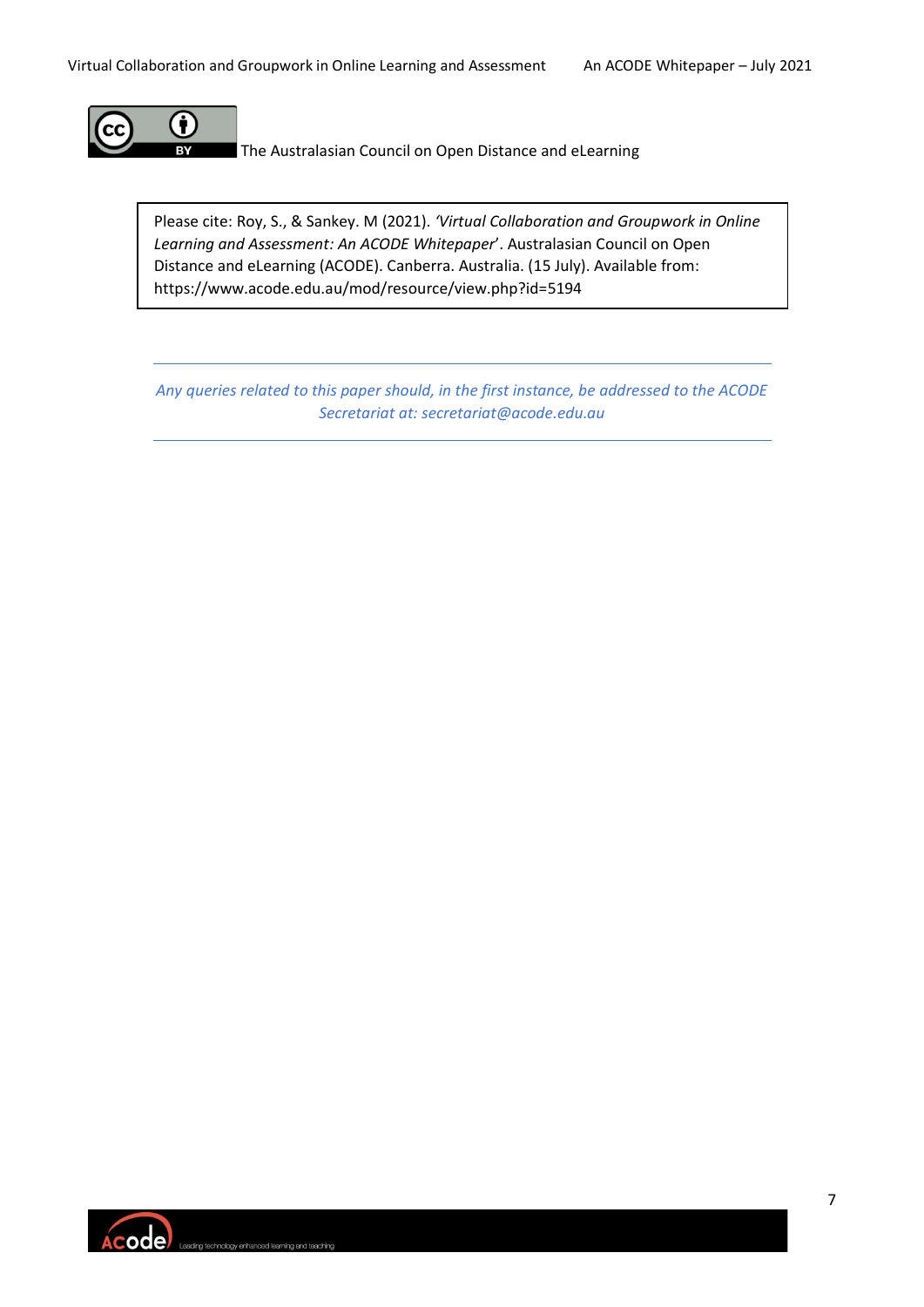## Appendix 1: Survey Questions

- 1. What centrally funded tool/s does your institution use for staff and student collaboration online? You may choose as many as you use, and add others below if necessary, by also selecting 'Other'
- 2. Which of these tools would be the most widely used?
- 3. In your opinion which of these tools could be better utilised and why?
- 4. What are the main business drivers that have influenced your institution to use this combination of virtual collaboration and teamwork tools?
- 5. Which of the tools you selected would be specifically used to run course/unit assessments in?
- 6. How does your institution assess collaboration and assessment tools for inclusion and digital equity purposes?
- 7. How do you factor in equity, beyond access, as you plan for technology integration in your course/units or teaching spaces?
- 8. What resources do you provide students to help address equality/inequality to access and the use of ICTs?
- 9. Any further comments you would like to make that would help us gain a better understanding of your context, to any of the above questions?
- 10. Which institution are you from? (This will not be made public)

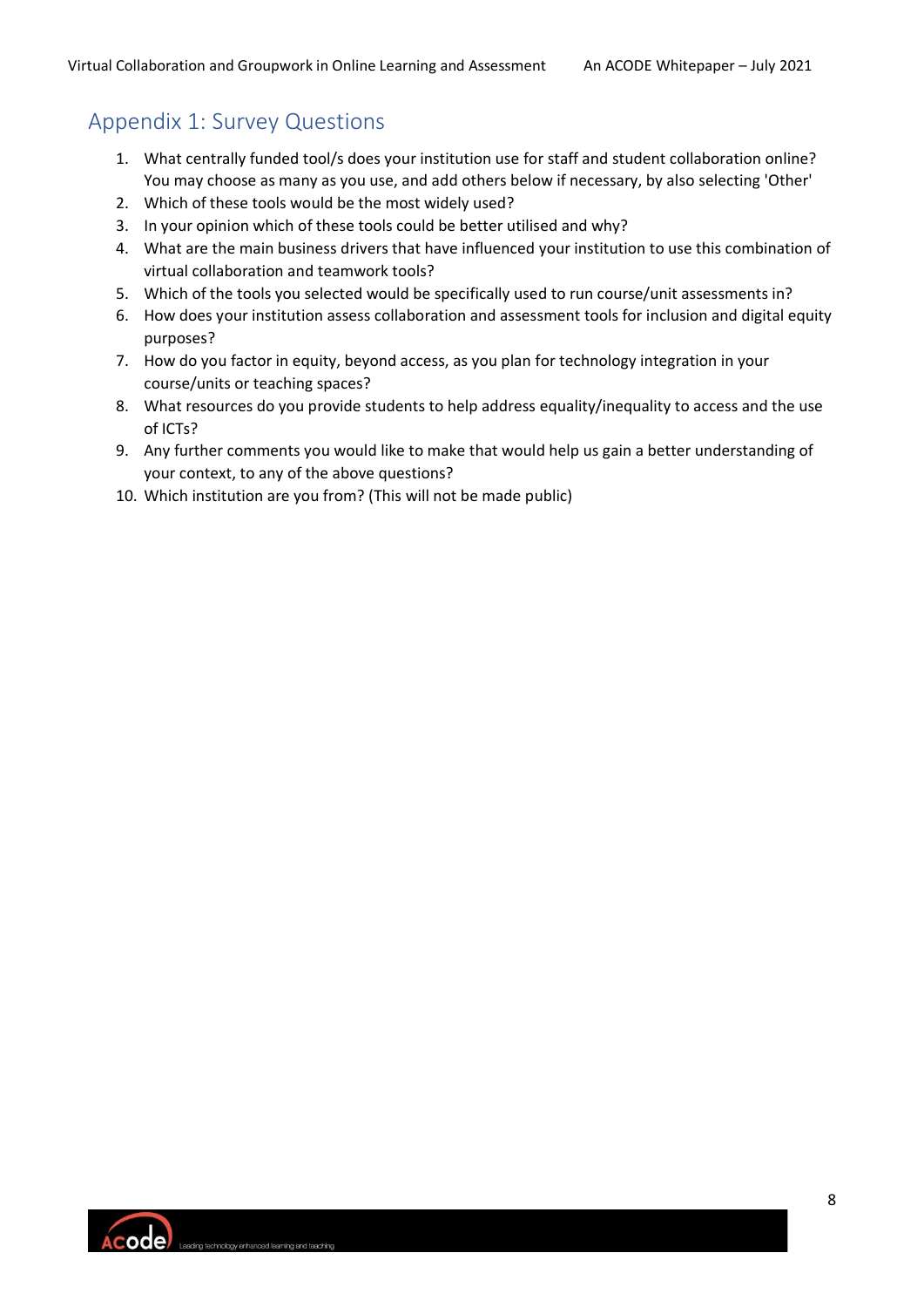# Appendix 2: Poll Issues list

| Pressure of time and managing workload                             | Facilitation of learning technologies                      |
|--------------------------------------------------------------------|------------------------------------------------------------|
| Dropping away of project-based environment (no planning)           | Equity issues that arise when encouraging synchronous      |
|                                                                    | engagement                                                 |
| Blurring line between learning design and academics, and           | Understanding of Universal Design for Learning Principles; |
| responsibility                                                     |                                                            |
| Ability to build rapport and reluctance of students to             | Challenge in enabling flexible learning journey in         |
| engage when online;                                                | collaborative learning for students;                       |
| Lack of familiarity of new ways of learning and teaching           | Perception by academics that this is a conversion from     |
| online including technology and attitudes                          | FTF to online rather than creating new experiences         |
| Ability to give scaffolded/equitable experience for all            | Dealing with practical classes via online collaboration;   |
| students                                                           |                                                            |
| Academic ability to design a complete learning journey (not        | Challenge when developing learning outcomes using          |
| just using LMS as repository)                                      | groupwork;                                                 |
| Ensuring design leads use of technology                            | Understanding the benefit of using the tools;              |
| Good blend of experience when both online and on campus            | Cognitive load when redeveloping for online learning;      |
| students                                                           |                                                            |
| Lack of professional development to plan and design                | Teaching and assessing and practise teamwork skills, and   |
| scaffolded experiences                                             | aligning to learning outcomes;                             |
| Appetite by students to experience something more                  | Influence of self-organisation of students within the      |
| transformative                                                     | university's learning environment;                         |
| Equity of design for collaboration                                 | Distraction during online synchronous sessions;            |
| Delegation and communication within the student groups             | Mindsets of academic staff when engaging with              |
|                                                                    | groupwork                                                  |
| Lack of understanding of student cohort                            | Retrofitting on-campus to online                           |
| Technical complexity of setting up online collaborative            | Skill sets of students when shifting from FTF to online    |
| work                                                               |                                                            |
| Student engagement in online delivery mode                         | Inequity of groupwork design more broadly                  |
| Burden of choice for pedagogical approach and ed tech              | Student fatigue in the overuse of Zoom breakout rooms      |
| options                                                            |                                                            |
| Complexity of use of learning space (including space and<br>tech); | Access to tools and technology (internet/bandwidth)        |
| Cultural and physical barriers that influence student              | Technical complexity of setting up online collaborative    |
| engagement;                                                        | work                                                       |
| Challenges when designing for authenticity;                        | Tool availability and limitations of LMS;                  |
| Approach to assessment;                                            | Inconsistent use of tools by academic staff;               |
| Different levels of learning;                                      | 'Emergency Service Model'                                  |
| Upgrading skills in technology for students & staff;               | Ability to measure engagement of students online;          |
| Privacy and data issues                                            | Access by students to correct tools;                       |
| Not enough tools that address wide enough range of needs           | Influence of prior experience (or lack of) by students;    |
| (privacy/data issues)                                              |                                                            |
| Fairness and perceptions of fairness                               | Logistics of teaching online;                              |
| Disadvantages for online/hybrid students                           | Need to plan for specific learning engagements;            |
| Levels of digital literacy in student group                        | Unpredictable planning environment;                        |
| Accounting has not been consistent nationally. Some Unis           | Challenges associated with academic integrity              |
| did not have to have proctored exams while others were             | (tools/data/importance);                                   |
| still forced to.;                                                  |                                                            |
| Tendency to generalise & issues associated with this               | Impact on understanding of what a 'campus' is?             |
| Fostering relationships between academic staff and                 | Influence of self-organisation of students within the      |
| learning designers                                                 | university's learning environment                          |